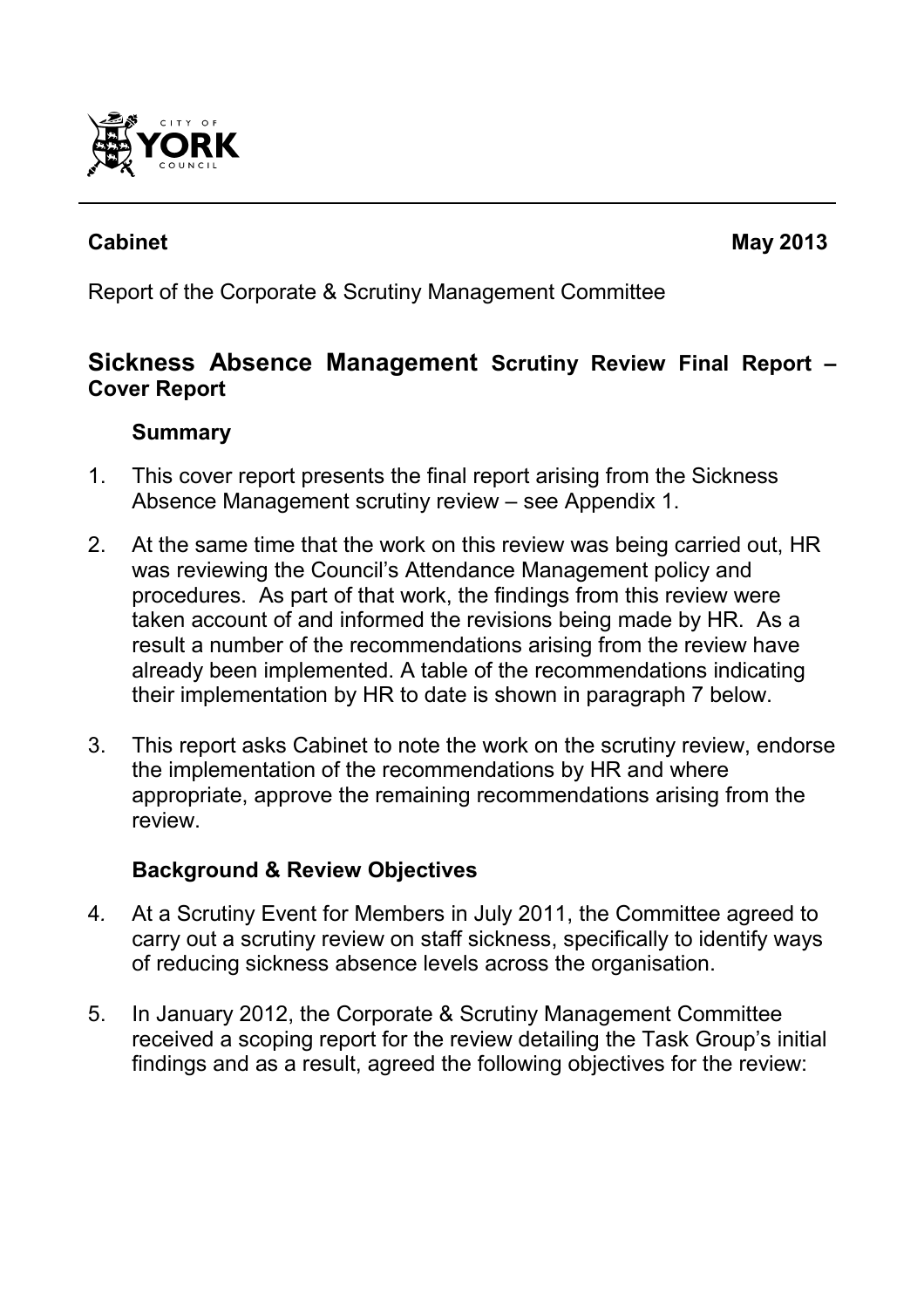#### Objectives:

- To revise the Council's Absence Management Policy & procedures to ensure they take account of iTrent, are in line with best practice, and written in a more formal assertive language;
- ii. To identify improvements in:

a. the provision of Management training b. the induction programme for all new staff

iii. To explore ways of introducing a change in culture within the workforce moving away from a policy of 'managing absence', towards one of 'encouraging attendance'.

#### **Review Conclusions**

- 6. In response to the objectives of this review, the Task Group concluded that:
	- a) The current policy document covering everything for all was not suitable and that a short, clear and succinct policy for employees, together with a separate guide for managers would be more appropriate
	- b) The organisation would benefit from all new starters receiving information on the council's sickness absence procedure and all managers receiving the relevant training.
	- c) Overall, the Task Group concluded that improvements in training and induction, an updating of the policy and a rise in staff morale (there needs to be mutual respect and support to enable all staff to perform to the best of their ability), would over time assist in changing the culture of the organisation. They recognised that this would be difficult and take time, and that there was no 'quick fix'. They therefore agreed it would be necessary to revisit the question of how best to create a change in culture once the revised policy and change to working practices had been embedded throughout the organisation.
	- d) The current processes lacked positive reward and recognition for good attendance.
	- e) The authority did not make adequate use of online training for staff.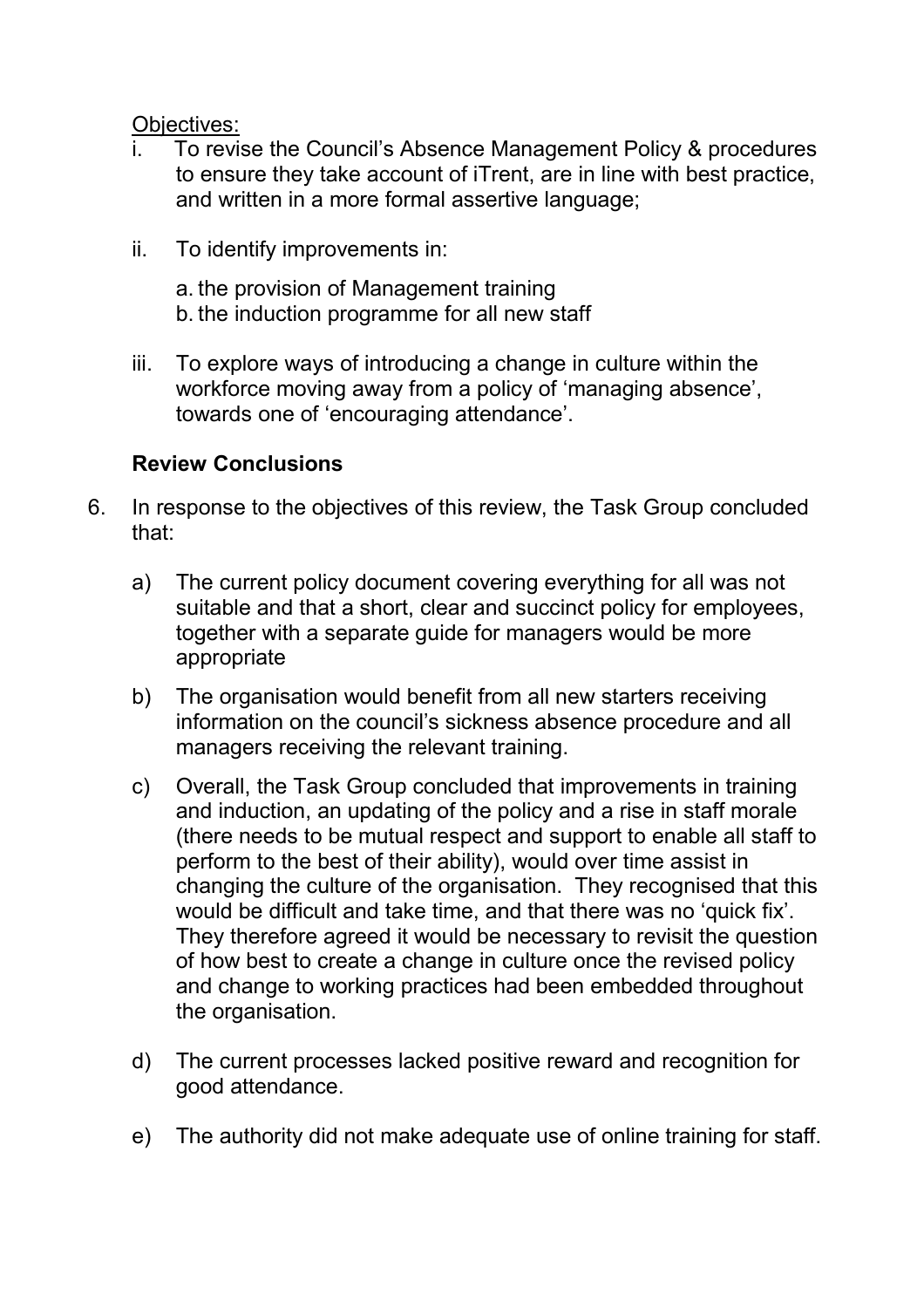# **Recommendations**

| 7. |                                   |                                                                            |                |
|----|-----------------------------------|----------------------------------------------------------------------------|----------------|
|    | Recommendation                    | HR Response /Implementation                                                | <b>Status</b>  |
|    | i) The Council's                  | A revised draft Attendance                                                 | Implementation |
|    | policy be rewritten               | Management policy and procedure                                            | ongoing        |
|    | as two separate                   | has been written - currently in                                            |                |
|    | documents – one                   | consultation with unions (including                                        |                |
|    | to be a short,                    | school unions) on these documents.                                         |                |
|    | clear and succinct                | Deadline for feedback is 27 <sup>th</sup> March                            |                |
|    | policy for                        | 2013. A draft manager's guidance is                                        |                |
|    | employees, and                    | being finalised and will be distributed                                    |                |
|    | one to be a                       | for feedback with virtual user group                                       |                |
|    | separate guide for                | and unions beginning of April.                                             |                |
|    | managers                          | The completed policy and procedure                                         |                |
|    |                                   | aim to be launched end April                                               |                |
|    | ii) Both documents                | The policy and procedure has been                                          | <b>Fully</b>   |
|    | be written in a                   | made shorter. The process for                                              | implemented    |
|    | clear, assertive                  | notifying of absence and the                                               |                |
|    | and more formal                   | procedure for dealing with absence                                         |                |
|    | language                          | is easier to read and more formal in                                       |                |
|    |                                   | language.                                                                  |                |
|    | iii) Both new                     | The amendments identified in annex                                         | Implementation |
|    | documents                         | A & B have been incorporated into                                          | ongoing        |
|    | incorporate the                   | either the policy, procedure or                                            |                |
|    | amendments                        | manager's guidance the only                                                |                |
|    | identified in<br>Annexes A & B of | exception is the following: Referral                                       |                |
|    |                                   | to Occupational Health must be<br>done after 1 month.                      |                |
|    | final report, as                  | There maybe occasions where it is                                          |                |
|    | appropriate                       |                                                                            |                |
|    |                                   | inappropriate to refer an employee<br>to occupational health after 1 month |                |
|    |                                   | e.g. if the employee is in hospital or                                     |                |
|    |                                   | terminally ill. We have included                                           |                |
|    |                                   | guidance on when an OH referral                                            |                |
|    |                                   | may be delayed. The procedure                                              |                |
|    |                                   | states the following: Where absence                                        |                |
|    |                                   | lasts for four weeks the employee                                          |                |
|    |                                   | will normally be referred to                                               |                |
|    |                                   | occupational health'.                                                      |                |
|    | iv) Mandatory                     | The attendance management                                                  | Implementation |
|    | training on                       | training is currently been scoped to                                       | ongoing        |
|    | absence                           | be available along side the roll out of                                    |                |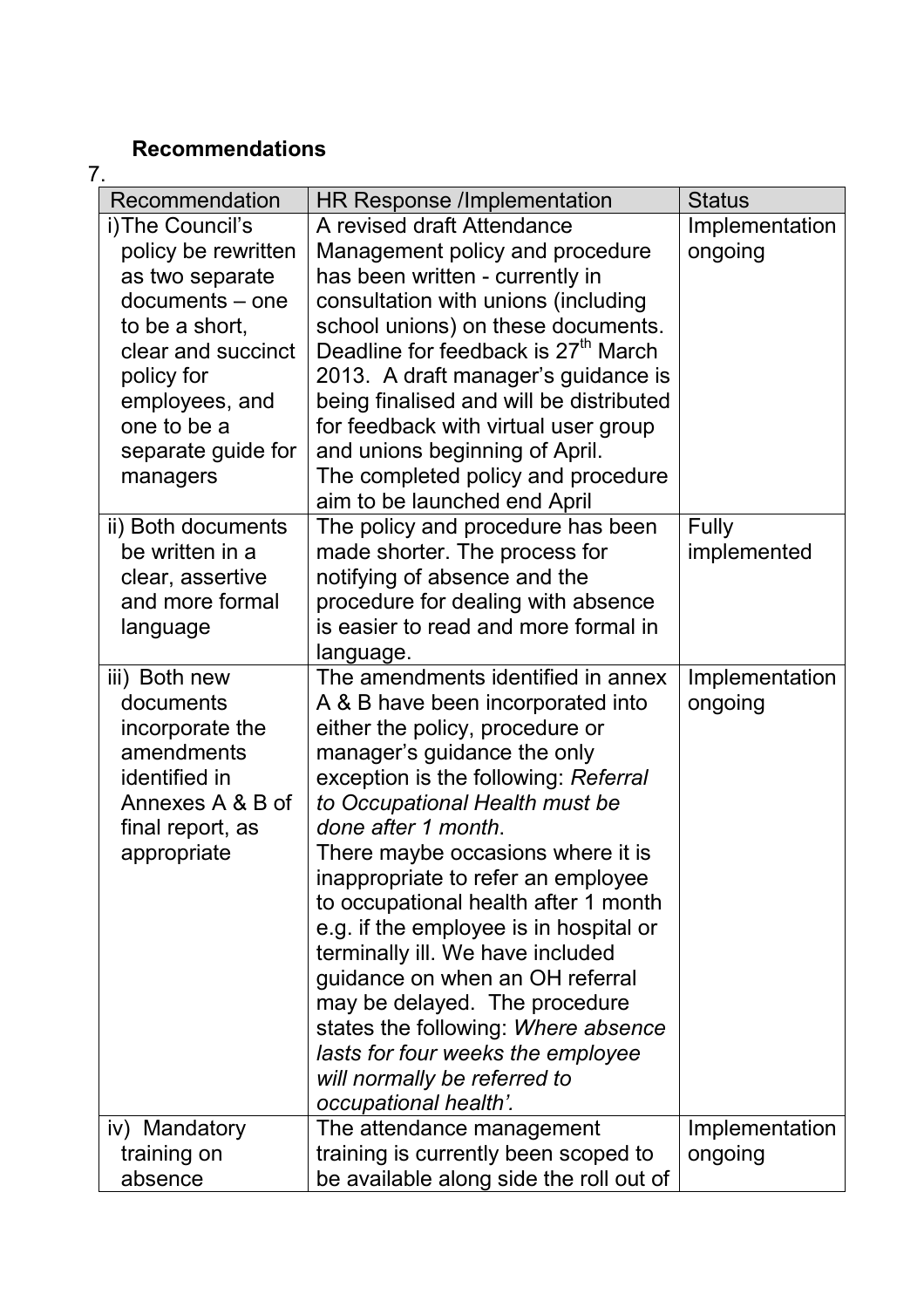| management to<br>be introduced for<br>managers e.g.<br>through the<br>introduction of an<br>eLearning<br>package and use<br>of Team Talk.                               | the policy.<br>Manager training will initially target<br>areas of the council which have high<br>sickness absence levels or long<br>term cases that require progression<br>through the procedure. This training<br>will be managed and recorded via<br>the Workforce Development Unit as<br>part of the core training offer.                                                                                                                                                                                |                           |
|-------------------------------------------------------------------------------------------------------------------------------------------------------------------------|-------------------------------------------------------------------------------------------------------------------------------------------------------------------------------------------------------------------------------------------------------------------------------------------------------------------------------------------------------------------------------------------------------------------------------------------------------------------------------------------------------------|---------------------------|
| v) HR should<br>consider the one<br>off purchase of an<br>online training<br>package for<br>managers in an<br>effort to reduce<br><b>Health Nurse</b><br>training costs | The initial delivery model for training<br>is expected to be face to face, this is<br>due to the development time, and<br>cost of developing an eLearning<br>package. However the potential to<br>move to an e-learning package will<br>be explored.                                                                                                                                                                                                                                                        | Implementation<br>ongoing |
| vi) Mandatory<br>induction for new<br>staff should be<br>introduced.                                                                                                    | The corporate induction training is<br>currently under review. Plans are to<br>conduct bi-annual induction events<br>for all new employees. Managed<br>and recorded via the Workforce<br>development unit.<br>The induction checklist now includes<br>a summary of Attendance<br>Management information to be<br>covered in an employee's first week<br>of employment these include:<br>reporting absence, certification,<br>trigger points, return to work<br>interviews & Occupational Health<br>service. | Implementation<br>ongoing |
| vii)Manager's<br>should be held<br>accountable for<br>employees in their<br>team failing to<br>attend<br>Occupational<br><b>Health</b><br>appointments<br>without an    | OH notifies managers of OH<br>appointments made for their<br>employees and informs them if they<br>do not attend.<br>Detailed in the manager's guidance<br>are their responsibilities to ensure<br>their employees attend OH<br>scheduled appointments. The policy<br>also states that sick pay is<br>conditional upon the employee                                                                                                                                                                         | Implementation<br>ongoing |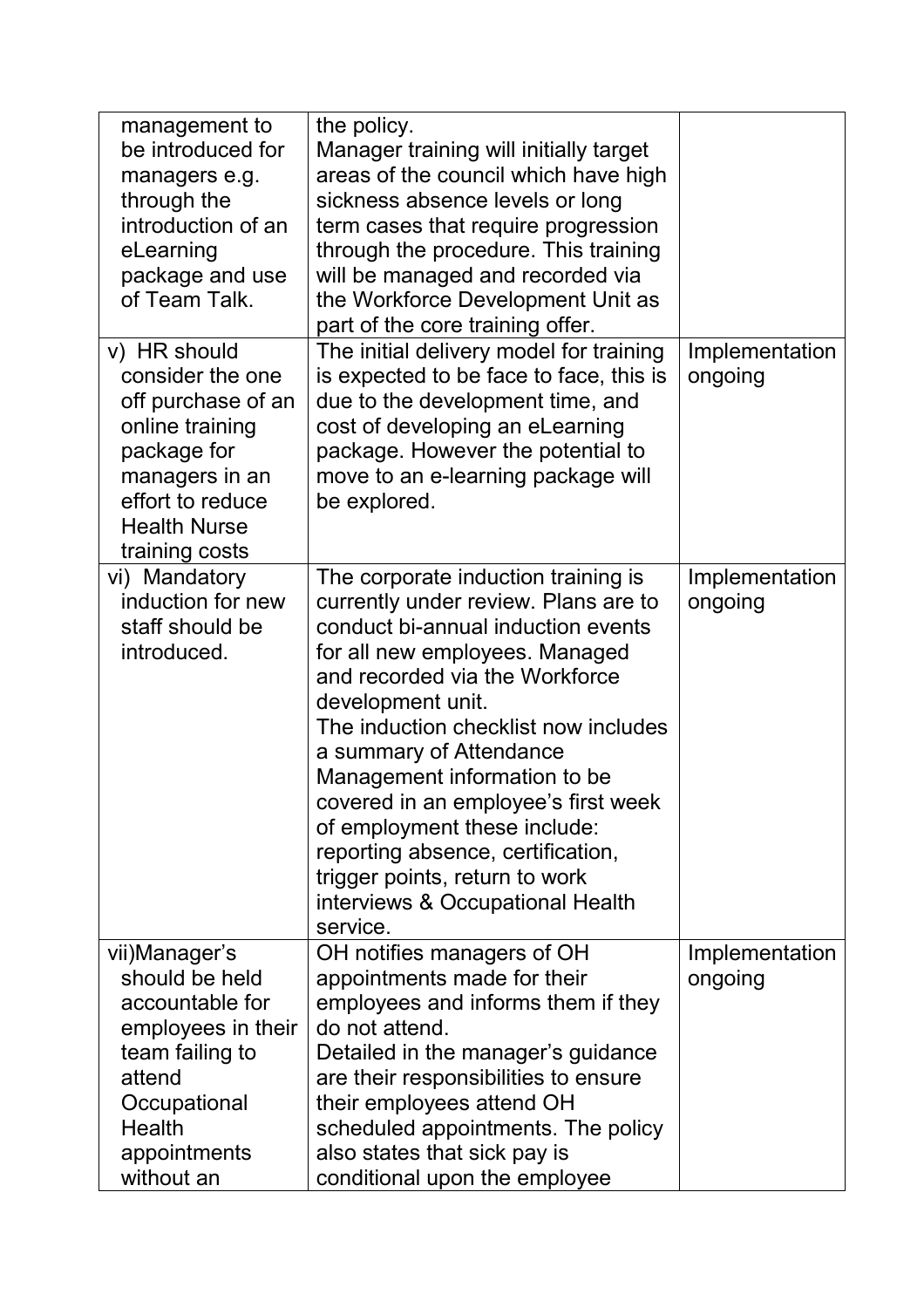| appropriate<br>reason, and the<br>number of missed<br>appointments<br>should be<br>reported to the<br>Corporate Joint<br>Consultative<br>Committee.                                                                              | attending an Occupational Health<br>appointment where required.<br>Therefore occupational sick pay can<br>be stopped where an OH<br>appointment is missed and the<br>employee is notified of this<br>deduction in pay.<br>HR business partners will start to<br>provide data to DMT's on the<br>volume of employees who fail to<br>shows for OH appointment in their<br>directorates and reasons provided.<br>There is a proposal to recharge the<br>cost of 'No Shows' to manager's<br>own budgets.                                                              |                           |
|----------------------------------------------------------------------------------------------------------------------------------------------------------------------------------------------------------------------------------|-------------------------------------------------------------------------------------------------------------------------------------------------------------------------------------------------------------------------------------------------------------------------------------------------------------------------------------------------------------------------------------------------------------------------------------------------------------------------------------------------------------------------------------------------------------------|---------------------------|
| viii) Managers<br>should report<br>quarterly to DMT<br>on absence<br>figures.                                                                                                                                                    | iTrent sickness absence reports are<br>currently under development;<br>however the reports are dependant<br>upon development work around<br>management structures and<br>sickness absence reasons.<br>Sickness absence reports will be<br>gradually rolled out across<br>directorates in line with People<br>Manager implementation, Midland<br>HR is required to support this work.<br>It is anticipated that no MI reports<br>will go out to directorates until the<br>structure work is completed, which is<br>not likely to be until the end of June<br>2013. | Implementation<br>ongoing |
| ix) HR should look<br>at positive ways of<br>promoting good<br>attendance, e.g.<br>recognition for<br>those employees<br>who have no or<br>low rates of<br>absence e.g.<br>letter from Chief<br>Executive, Xtra<br>Factor Award. | Promotion of good attendance is<br>most successful at a local manager<br>level. Guidance will be included for<br>managers to recognise good<br>attendance in PDR's and 1:1<br>meetings, to make recognition more<br>personal.<br>A council wide recognition scheme<br>would incur administration costs.<br>Such schemes can also have<br>equalities implications and negative<br>effects on employees where                                                                                                                                                       | Implementation<br>ongoing |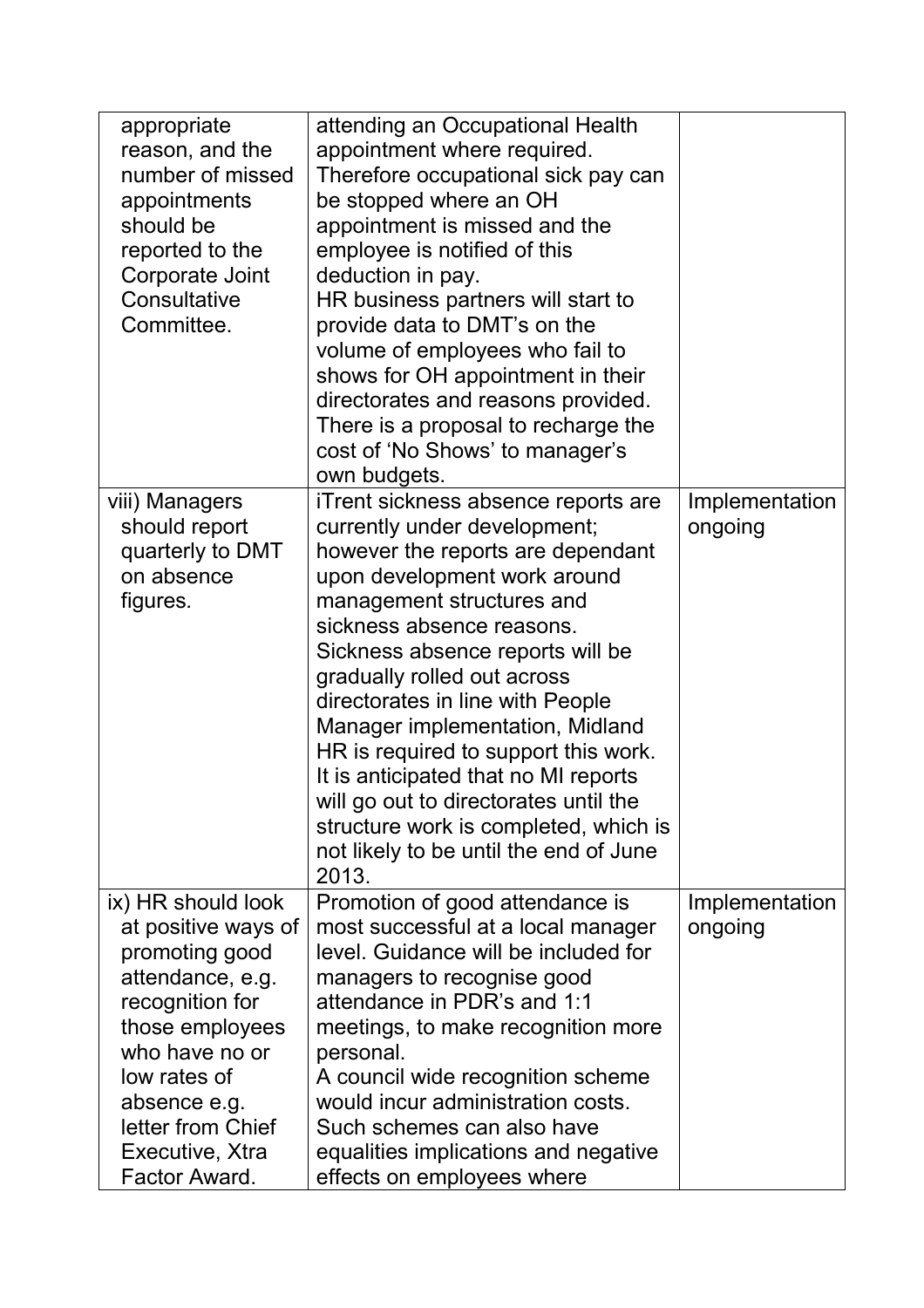|                                                                                                                                                   | absences are unavoidable e.g. to<br>attend an operations or linked to a<br>disability.<br>The staff survey will ask a number of<br>questions to highlight trends and<br>reasons why staff may have poor<br>attendance or are not engaged e.g.<br>pressure of work, stress, bullying.<br>Addressing these issues in<br>subsequent action plans will assist<br>in improving attendance.<br>The following question will also be<br>included in the next survey to help<br>further inform the work to promote<br>good attendance - ' <i>I feel good</i><br>attendance should be recognised'<br>In addition HR will continue to a<br>promote ways to maximise<br>attendance e.g. flexible working<br>opportunities. |                           |
|---------------------------------------------------------------------------------------------------------------------------------------------------|----------------------------------------------------------------------------------------------------------------------------------------------------------------------------------------------------------------------------------------------------------------------------------------------------------------------------------------------------------------------------------------------------------------------------------------------------------------------------------------------------------------------------------------------------------------------------------------------------------------------------------------------------------------------------------------------------------------|---------------------------|
| x) Two HR officers<br>should be<br>designated as<br>'GO TO' officers<br>(see $4^{\text{th}}$ bullet<br>point in paragraph<br>49 of final report). | The First Contact Network is a staff<br>volunteer group available to offer<br>support to employees who are being<br>bullying or harassed at the work.<br>Within HR the Employee Relations<br>(ER) team is the key contact for<br>employees who have queries in<br>relation to the Attendance<br>Management Procedure or who<br>need general guidance on other<br>policy related issues.<br>However, there is currently no<br>provision in place for staff to access<br>completely impartial advice as per<br>the recommendation. This will be<br>reviewed following the completion of<br>the HR restructure.                                                                                                   | Implementation<br>ongoing |
| xi) CYC's<br>Counselling<br>Services should<br>be re-publicised.                                                                                  | The counselling services will be re-<br>published during the launch of the<br>policy, during Attendance<br>management training and on colin,<br>buzz etc. There have been some<br>recent changes to the counselling                                                                                                                                                                                                                                                                                                                                                                                                                                                                                            | Implementation<br>ongoing |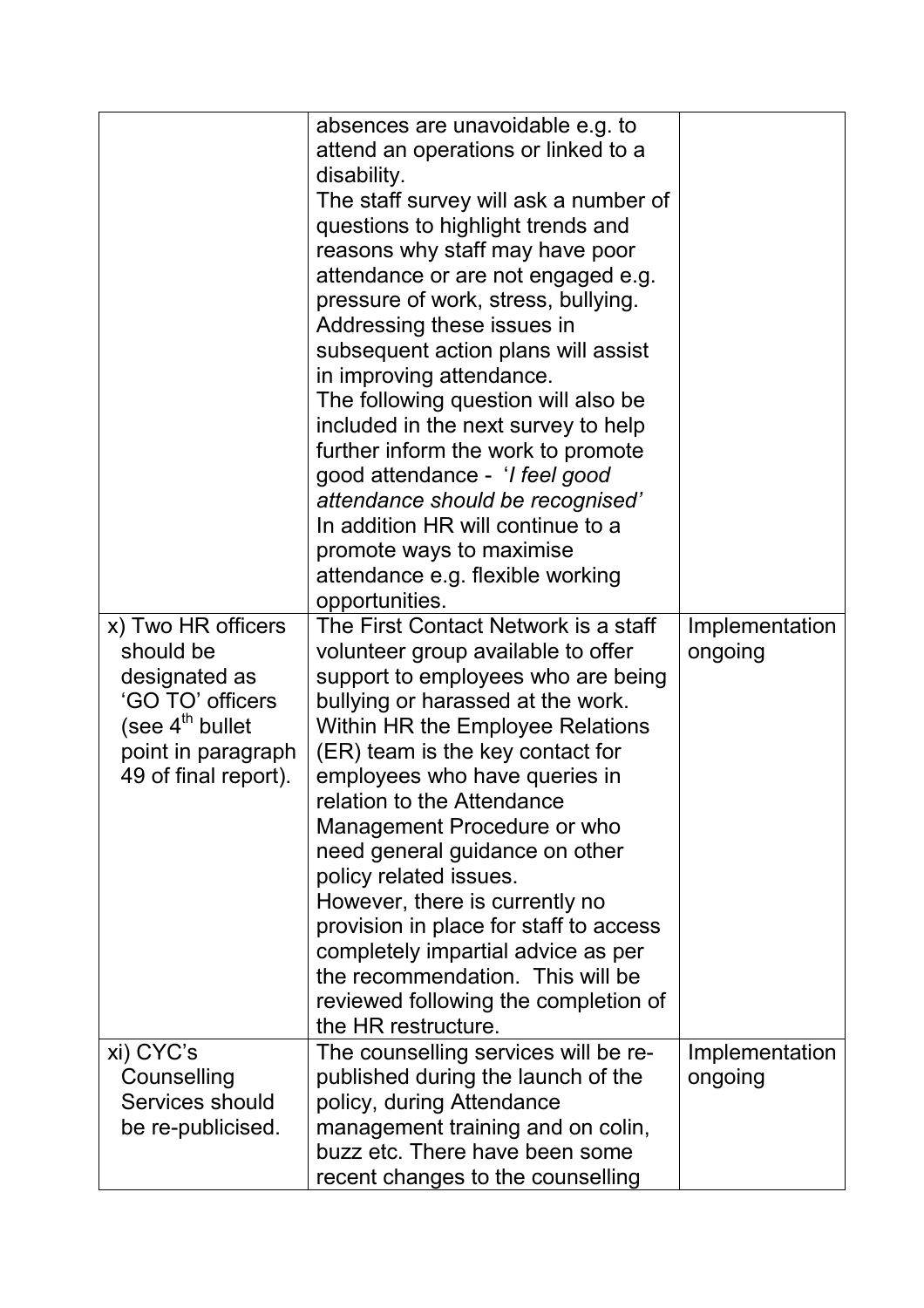|                                                                                                                                                                                                                          | services available for staff. Due to a<br>significant increase in demand for<br>counselling services year on year<br>and the fixed price nature of the<br>previous NHS contract, when the<br>negotiations to extend the NHS<br>contract took place the current level<br>of service across the OH contract<br>could not be maintained for the<br>previous price. Employees will<br>continue to self refer for counselling<br>services; OH will then triage the<br>referral. Where counselling is not the<br>best source of assistance the<br>employee will be signposted to<br>either a specialist charity<br>organisations or mainstream NHS<br>services. |  |
|--------------------------------------------------------------------------------------------------------------------------------------------------------------------------------------------------------------------------|-----------------------------------------------------------------------------------------------------------------------------------------------------------------------------------------------------------------------------------------------------------------------------------------------------------------------------------------------------------------------------------------------------------------------------------------------------------------------------------------------------------------------------------------------------------------------------------------------------------------------------------------------------------|--|
| xii) CSMC should<br>re-visit the<br>question of how<br>best to create a<br>change in culture<br>once the revised<br>policy and change<br>to working<br>practices had<br>been embedded<br>throughout the<br>organisation. |                                                                                                                                                                                                                                                                                                                                                                                                                                                                                                                                                                                                                                                           |  |

## **Update on Cost to Council of Missed Occupational Health Appointments**

- 8. Since the final report was signed off by the Corporate & Scrutiny Management Committee, HR have provided updated figures on the cost of CYCs occupational health provision in relation to 'Do Not Attend and missed appointments' - see the last bullet point in paragraph 60 of the final report attached.
- 9. The table below shows the number of missed appointments (including late cancelations) for the past three years. In 2010/11 due to the contract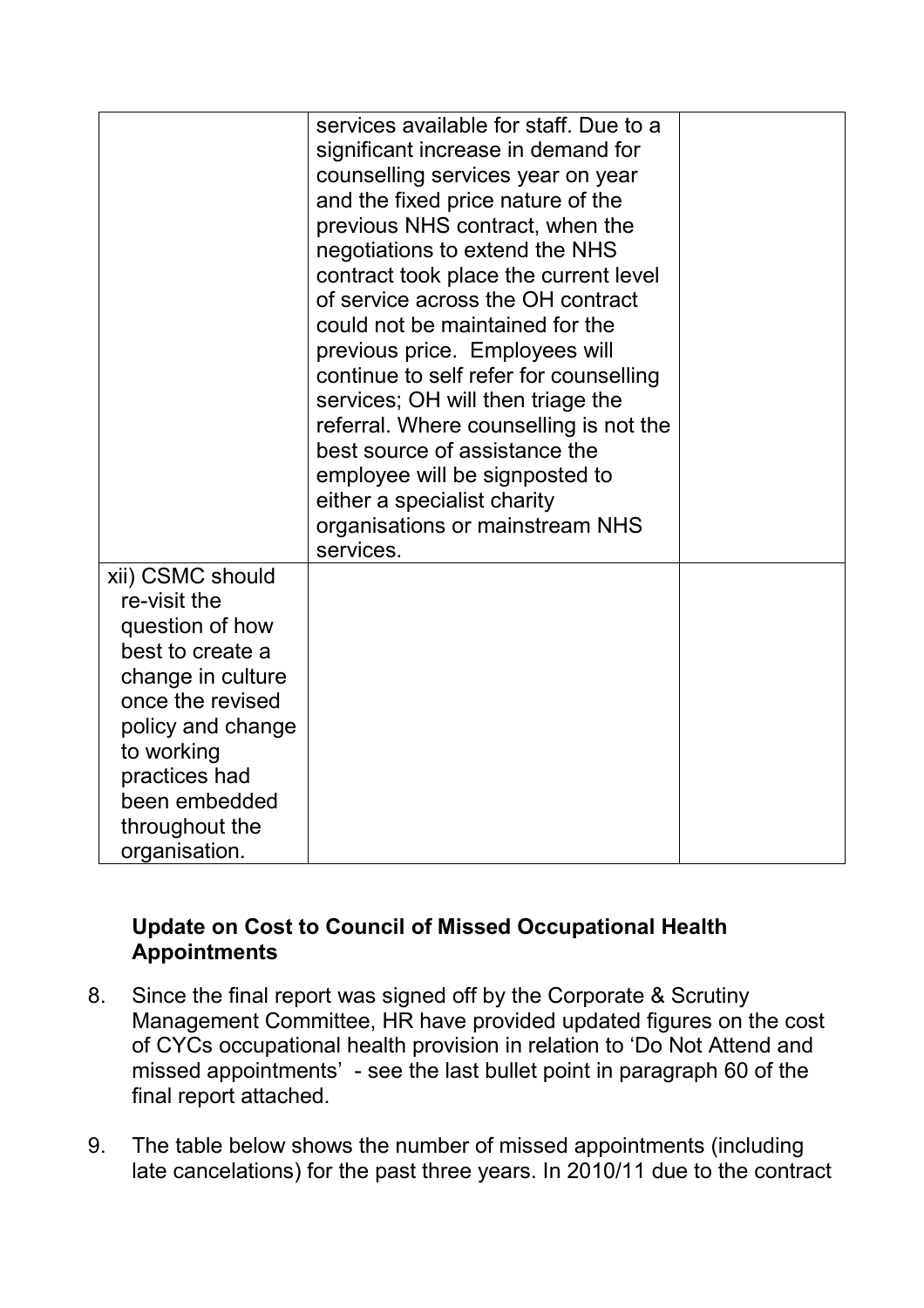negotiations it resulted in a cheaper cost to CYC than in 2009/10. In 2011/12 and 2012/13 the figure below is an opportunity cost of what the charge would have been if CYC had been charged for these missed appointments, for comparison purposes. During 2011/12 and 12/13 CYC negotiated an all inclusive fixed price service for Occupational Health services which in effect resulted in any costs of missed appointments been absorbed by the occupational health provider. This is because during this period the individual cost of the services CYC received from the NHS was in excess of the fixed price paid.

| Year    | No. of Missed | Total cost charged to CYC for |
|---------|---------------|-------------------------------|
|         | Appointments  | missed appointments           |
| 2010/11 | 218           | £7,254.40                     |
| 2011/12 | 155           | £4,697.50                     |
| 2012/13 | 222           | £6,994.00                     |
|         |               |                               |
| Γotal   | 595           | £18,945.90                    |

## **Council Plan 2011-15**

10. The Council Plan recognises that staff are the most important resource of the Council and without them it could not deliver its services and priorities. Ensuring staff receive the proper levels of support in times of illness etc is one way in which staff can be made to feel valued and engaged.

## **Risk Management**

11. There are no known risks associated with the recommendations arising from the review.

## **Implications Associated with Above Recommendations**

12. **HR** – The HR implications are largely financial. The HR policy on promoting attendance at work has already been redrafted in line with the recommendations in this report; it will be consulted on with the trades unions in March at a meeting of CJCC. There are also plans in place to run a bi annual induction (led by the CE), where we can accommodate messages about the importance of attending work when you are well. There is however costs involved in running mandatory training for managers which HR have no budget for, nor is there a current budget to purchase an e-learning option. The other recommendations in this report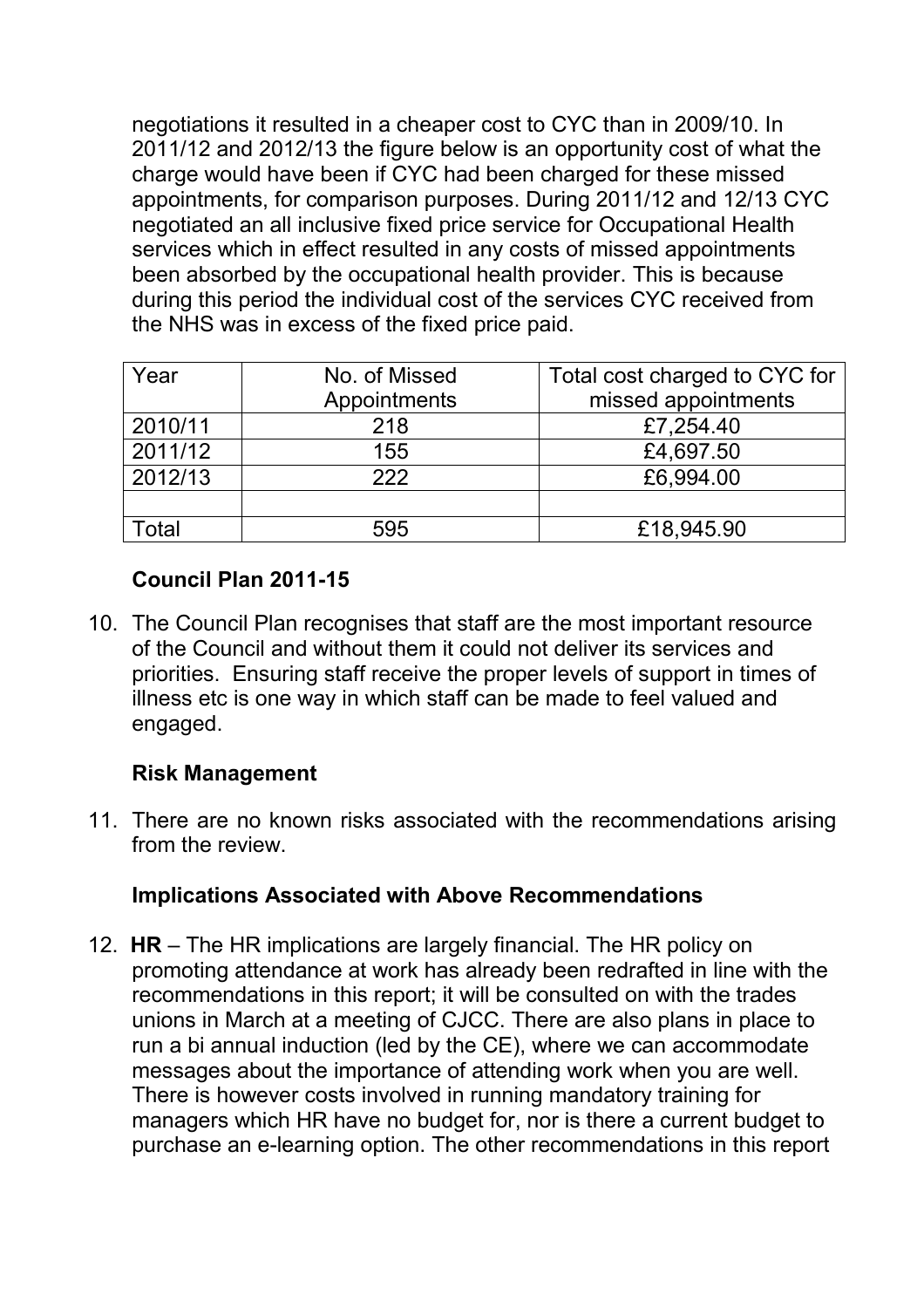can be easily adopted and accommodated within current workload and budgets.

- 13. **Financial** As outlined in the HR implications above, the recommendations of this report have a financial impact that is not included within the current approved budget. Therefore, should the recommendations be approved, it would not be possible to implement those with a financial cost immediately, but as and when resources allow.
- 14. **Other Implications** There are no legal or other known implications associated with the recommendations arising from this review.

#### **Options**

- 15. Having considered the scrutiny final report attached, the Cabinet may choose:
	- i. To endorse the recommendations already implemented by HR and approve any remaining Recommendations
	- ii. Not to approve some or all of the recommendations listed above.

#### **Recommendation**

- 16*.* Taking into consideration all of the information contained within the final report attached and its annexes, the Cabinet are recommended to:
	- i. Endorse the recommendations already implemented by HR and approve any remaining Recommendations arising from the review, as shown in paragraph 7 above.
	- Reason: To conclude the Scrutiny Review in line with CYC Scrutiny procedures and protocols

#### **Contact Details**

| <b>Author:</b>                                  | <b>Chief Officer Responsible for the report:</b>          |  |
|-------------------------------------------------|-----------------------------------------------------------|--|
| <b>Melanie Carr</b>                             | <b>Andrew Docherty</b>                                    |  |
| <b>Scrutiny Officer</b>                         | <b>Assistant Director of ITT &amp; Governance</b>         |  |
| <b>Scrutiny Services</b><br>Tel No.01904 552054 | Report Approved $ \mathcal{V} $ Date<br><b>March 2013</b> |  |

#### **Wards Affected:** All  $\vert \checkmark \vert$